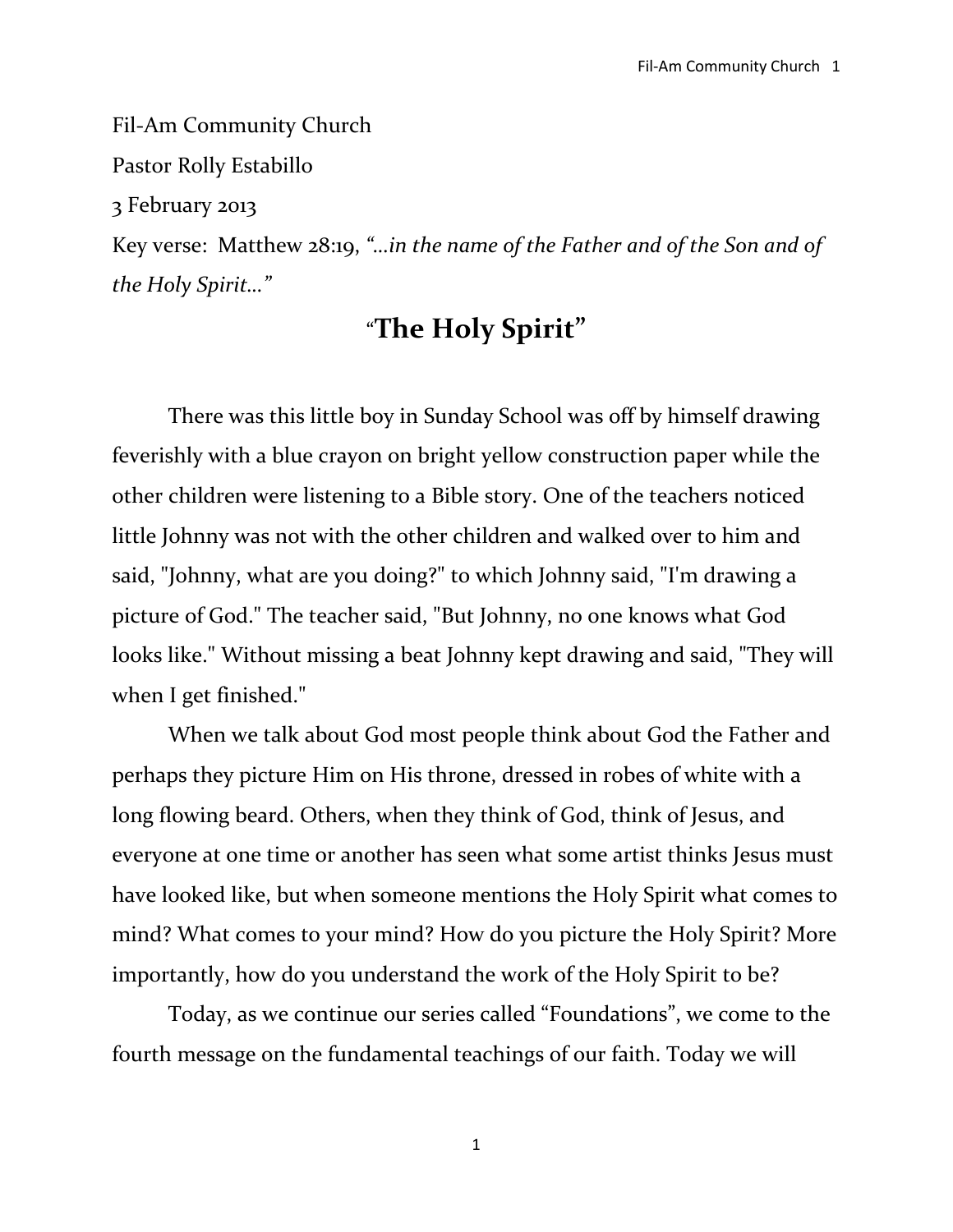concentrate our thoughts on the doctrine of God the Holy Spirit, often referred to as Pneumatology, meaning, the study of the Holy Spirit.

The fact of the matter is that many Christians know a lot about Jesus, they understand less about God the Father but God the Holy Spirit is somewhat of a mystery to them. They have heard about Him, sang about Him and read scriptures where He is mentioned, but the realityis, their understanding of His person and His work remain somewhat obscure in their minds.

This was a problem even during the apostles' time. Paul was traveling from city to city in the ancient world, preaching the gospel and starting churches. When he came to Ephesus, he was happily surprised to find that there was already a small group of believers there. They had been baptized and were trying to live a Christian life. But, as Paul got acquainted with them, he asked if they had received the Holy Spirit. They said they had never heard of the Holy Spirit.

So, lots of modern Christians have something in common with them. Yes, they have heard of the Holy Spirit. Many repeat creeds that say, "I believe in the Holy Spirit". But they have little understanding of what that means. Some are a little bit afraid of the Holy Spirit. Probably because they've heard of terms like slain by the Spirit or Holy Laughter.

The purpose of our study this morning will be to try and come to a better understanding of how God the Holy Spirit reveals Himself to us through His word.

Again, since the Holy Spirit is fully God, it would be impossible for us to be exhaustive in our scope so, because of our limited time I will try and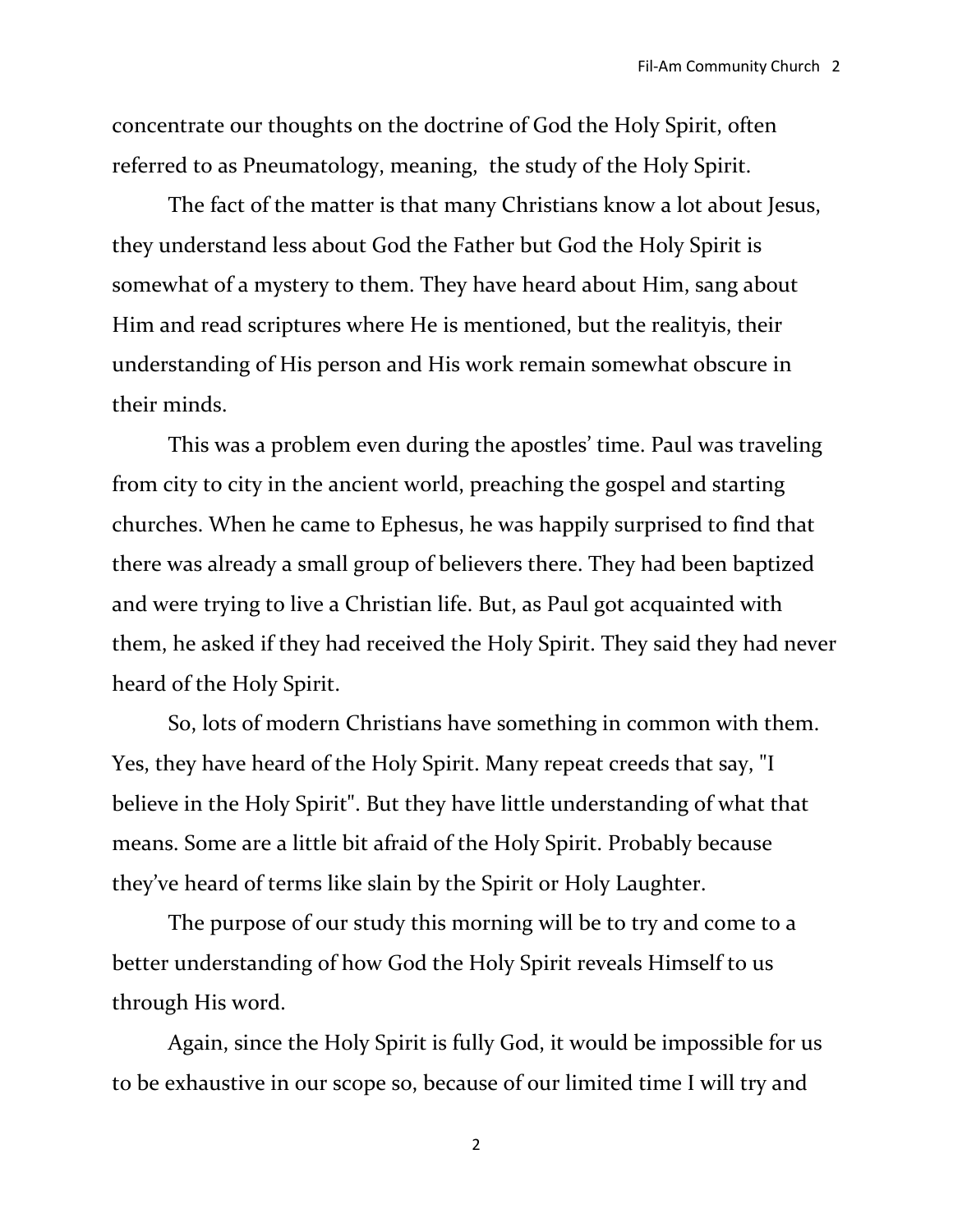show you several things about the Holy Spirit about which every believer should be aware.

First, let's look at the nature of the Holy Spirit.

## **I. The Nature of the Holy Spirit**

Many people think, even some who claim they're Christians, that the Holy Spirit is merely the power of God, inanimate, and, therefore, an "It". You know, like the force in Stars Wars or like electricity that has no personality. This is what many people in pseudo-Christian religions believe and teach like the Jehovah's Witnesses, the Mormons, the Iglesia ni Cristo, and a host of others. The Bible tells us differently. The Bible tells us that the Holy Spirit is a person.

### **A.He is a Person**

In fact, throughout the Bible, the Holy Spirit is referred to as a "he". You don't say that about a force or energy.

Jesus Christ and his apostles speak of him like he is a person, because he is a person. A person has intellect or mind, feelings or emotions, and will. And the Holy Spirit possesses all these three things.

### **1. Intellect**

With regards to intellect, for example, the Bible says in 1 Cor. 2:11, *"For who knows a person's thoughts except their own spirit within them? In the same way no one knows the thoughts of God except the Spirit of God."*

An "It" does not know the thoughts of God. The Holy Spirit is living and has access to the deep things of God

## **2. Feelings**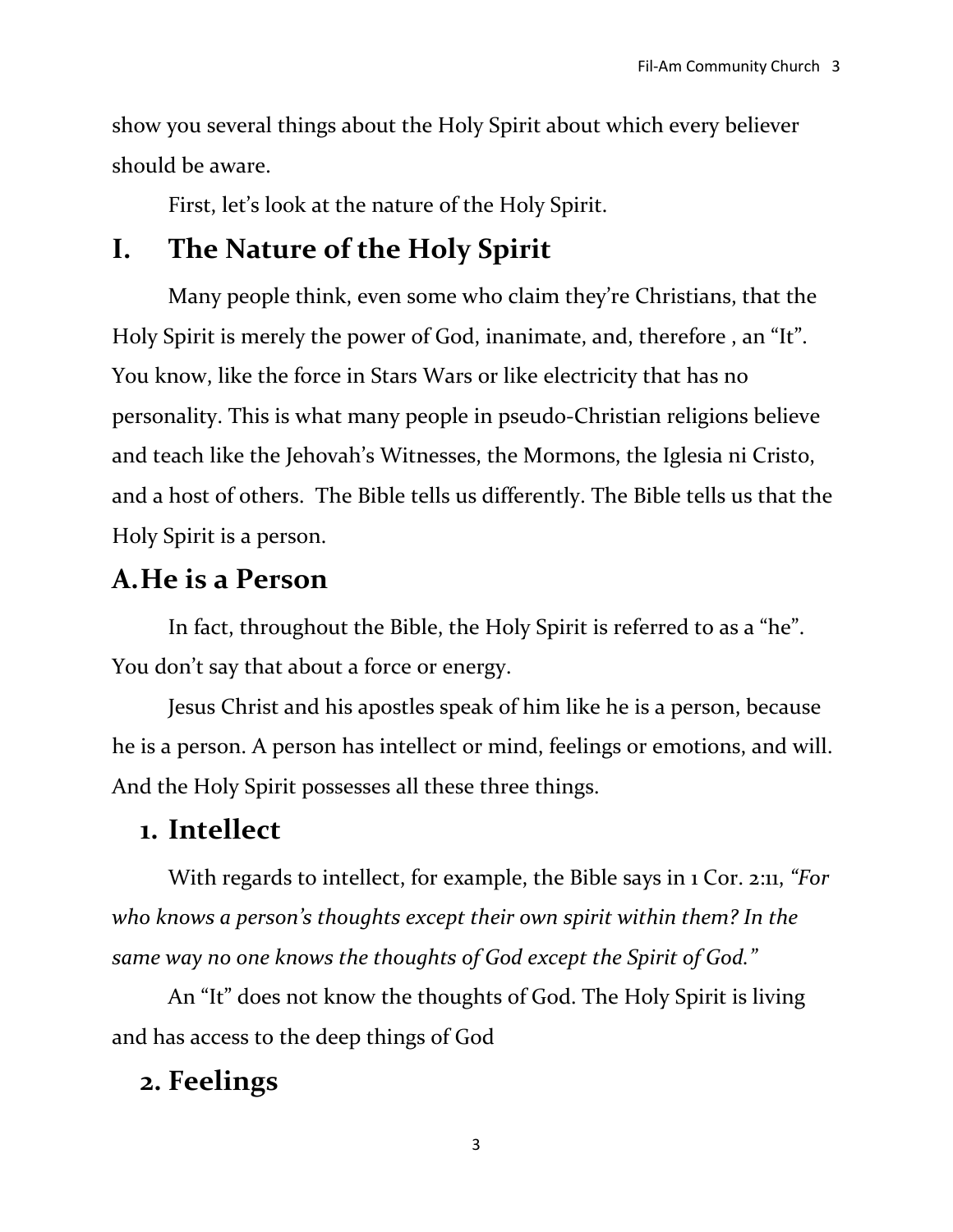With regards to feelings, Ephesians 4:30 says, *"And do not grieve the Holy Spirit of God with whom you were sealed for the day of redemption."* Now, the context of that verse is about the admonition of Paul to Christians to refrain from immorality and unwholesome language. You see, when we act and talk like the world it grieves the Holy Spirit. When we gossip, lie, slander, tear down, we immediately sense the presence of someone who is not pleased with what's happening. It grieves him… he has feelings – he is a person. Obiously, you cannot grieve electricity. In the Philippines, there's always black-outs and you'll hear people cuss because of this and electricity doesn't get hurt by it at all.

#### **3. Will**

And with regards to the will, 1 Cor. 12:11 (NLT) says, *"It is the one and only Spirit who distributes all these gifts. He alone decides which gift each person should have."* Making a decision is something you will.

So, there's no doubt that the Holy Spirit is a person, the same way that God the Father and His Son Jesus are persons. This brings us to the other nature of the Holy Spirit and that is,

### **B.He is the Third Person in the Trinity**

Without doubt, the Trinity is one of the most difficult doctrines to understand. It is the one thing that most cults like the Jehovah's Witness will use to bait you into their lair. They will say, "Come, let us reason together" and, in fact, even quote Isaiah 1:18 where God says to the Israelites, "Come now, let us reason together" but actually quote it out of context because God is talking about forgiveness of sins. So, the cults will say that the teaching of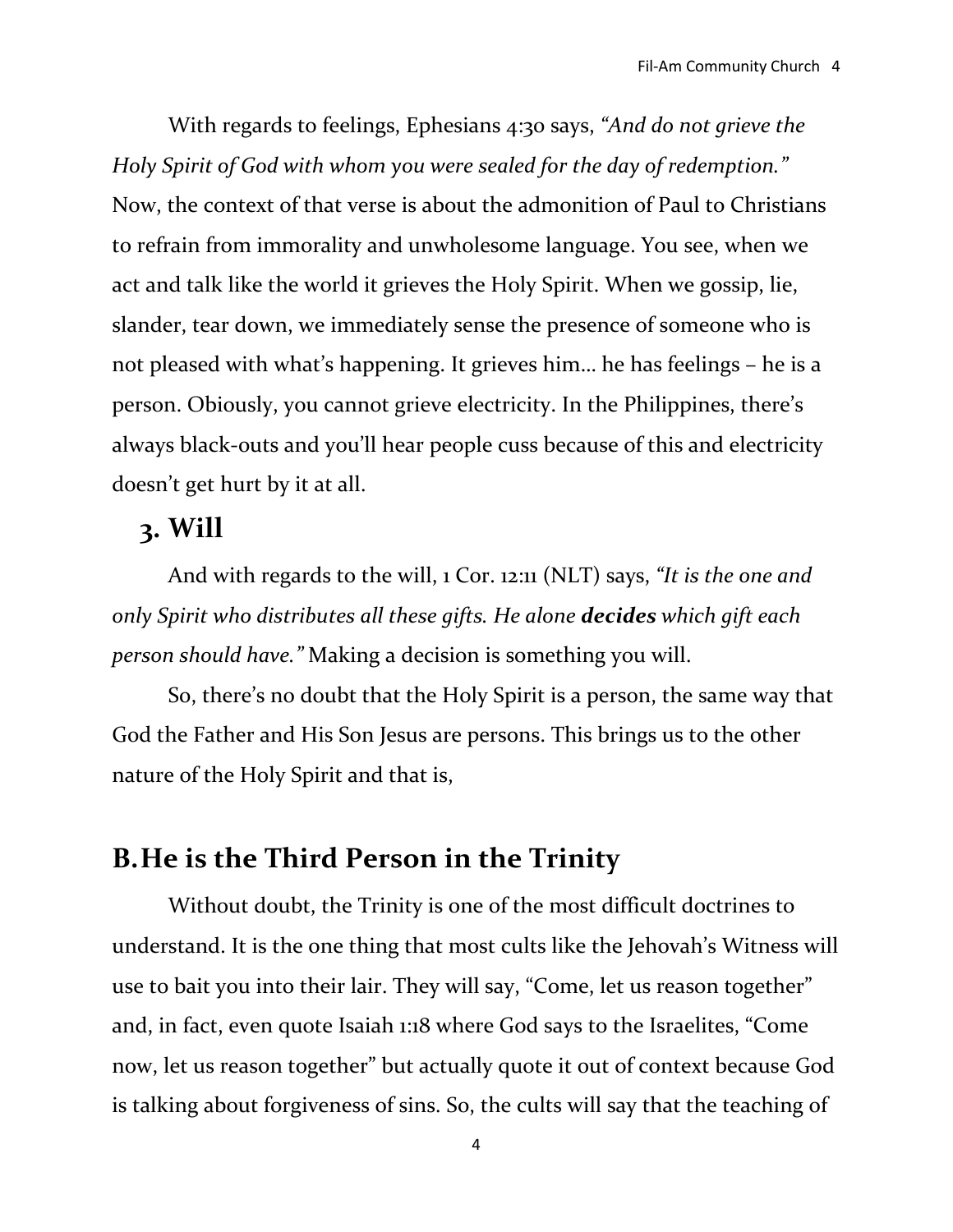the Trinity is not logical. Because  $1 + 1 + 1 = 3$  and not 1. They will appeal to human logic and reasoning. They even say that Protestants believe in a Three-headed God or this teaching is from the devil. And, of course, they will quote verses out of context in order to prove their point. The Jehovah's Witnesses even produced their own version of the Bible called "The New World Translation of the Holy Scriptures" which, of course, is slanted toward their favor. Like John 1:1 which they translate as "In the beginning was the Word and the Word was with God and the Word was a god" just to avoid saying that Jesus is God. And in Corinthians their Bible inserts the word "other" in verses where Jesus is mentioned as the Creator like in Colossians 1:16 where it says, "For by him all things were created". Their translation says, "For by him all (other) things were created" to imply that Jesus is the first creation of God.

Now, all of this is foolishness. We can cite verse after verse to prove that the Bible teaches the Trinity. But we won't dwell on that at this point. The Trinity deserves a full sermon by itself.

So, the Holy Spirit is the third person in the Trinity. The fact that the Holy Spirit is God is clearly seen in many Scriptures, including Acts 5:3-4, *"Then Peter said, "Ananias, how is it that Satan has so filled your heart that you have lied to the Holy Spirit and have kept for yourself some of the money you received for the land? 4 Didn't it belong to you before it was sold? And after it was sold, wasn't the money at your disposal? What made you think of doing such a thing? You have not lied to men but to God."* So, Peter said to Ananias that lying to the Holy Spirit is the same as lying to God. We can also know that the Holy Spirit is God because He possesses the characteristics of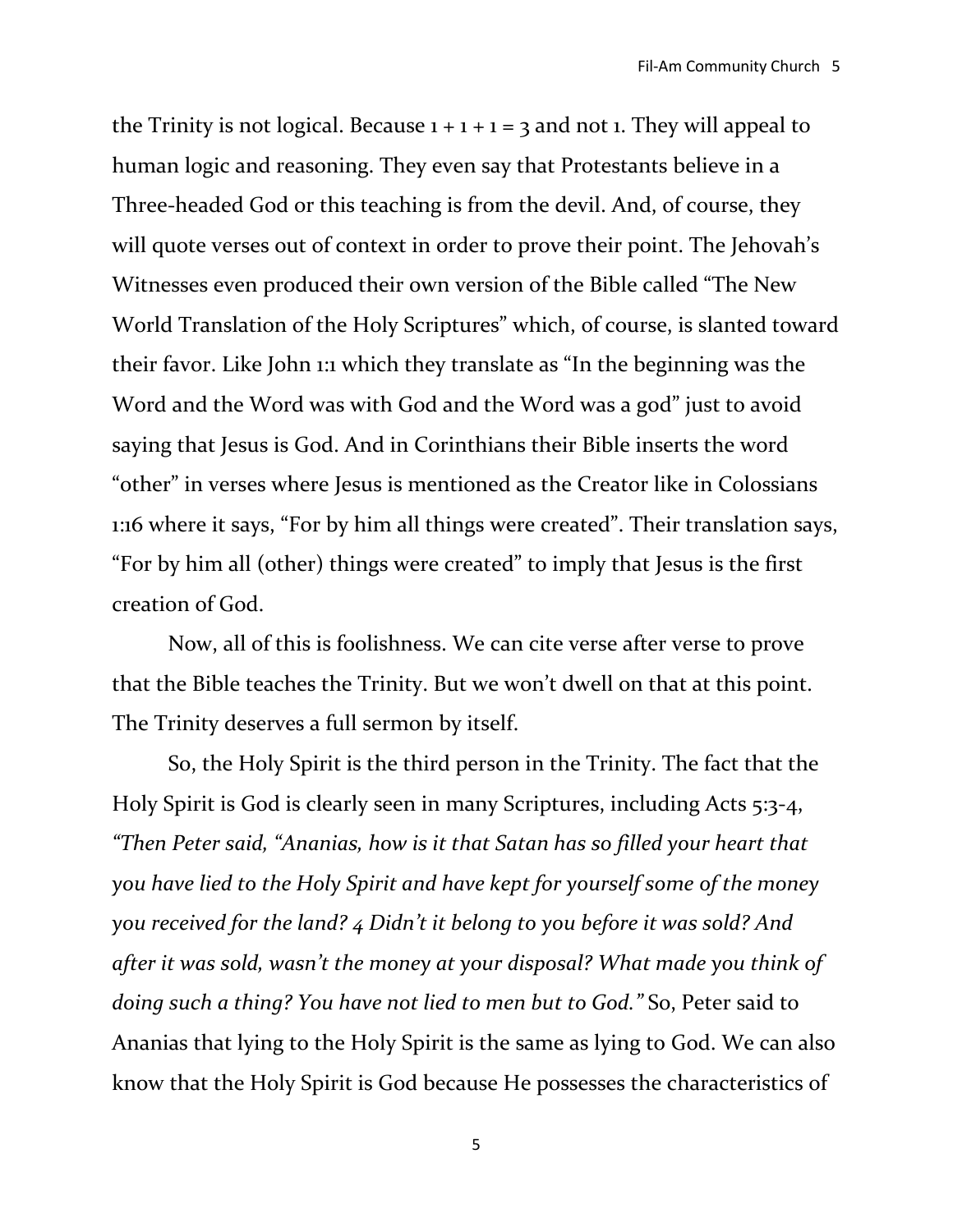God. For example, His omnipresence is seen in Psalm 139:7-8, *"Where can I go from your Spirit? Where can I flee from your presence? If I go up to the heavens, you are there; if I make my bed in the depths, you are there."* Then in 1 Corinthians 2:10-11, we see the characteristic of omniscience in the Holy Spirit. *"But God has revealed it to us by his Spirit. The Spirit searches all things, even the deep things of God. For who among men knows the thoughts of a man except the man's spirit within him? In the same way no one knows the thoughts of God except the Spirit of God."*

Let us now come to the work of the Holy Spirit. Let me share with you some of the things that the Holy Spirit does.

### **II. The Work of the Holy Spirit**

First, let me say that theologians often divide the work of the Trinity this way:

God the Father is the Source of all things.

God the Son is the Channel of all things.

God the Spirit is the Agent of all things.

As the Source, all things flow from the Father's will. As the Channel, all of God's blessing flow to us through Jesus Christ the Son. But it is the Holy Spirit who acts as the Agent of the Almighty, who actually carries out the directives of the Father.

I've been amazed to discover that the Holy Spirit is everywhere in the Bible. The first mention is in [Genesis 1:2,](http://biblia.com/bible/niv/Genesis%201.2) *"Now the earth was formless and empty, darkness was over the surface of the deep, and the Spirit of God was hovering over the waters."* and the last mention of the Spirit is in [Revelation](http://biblia.com/bible/niv/Revelation%2022.17)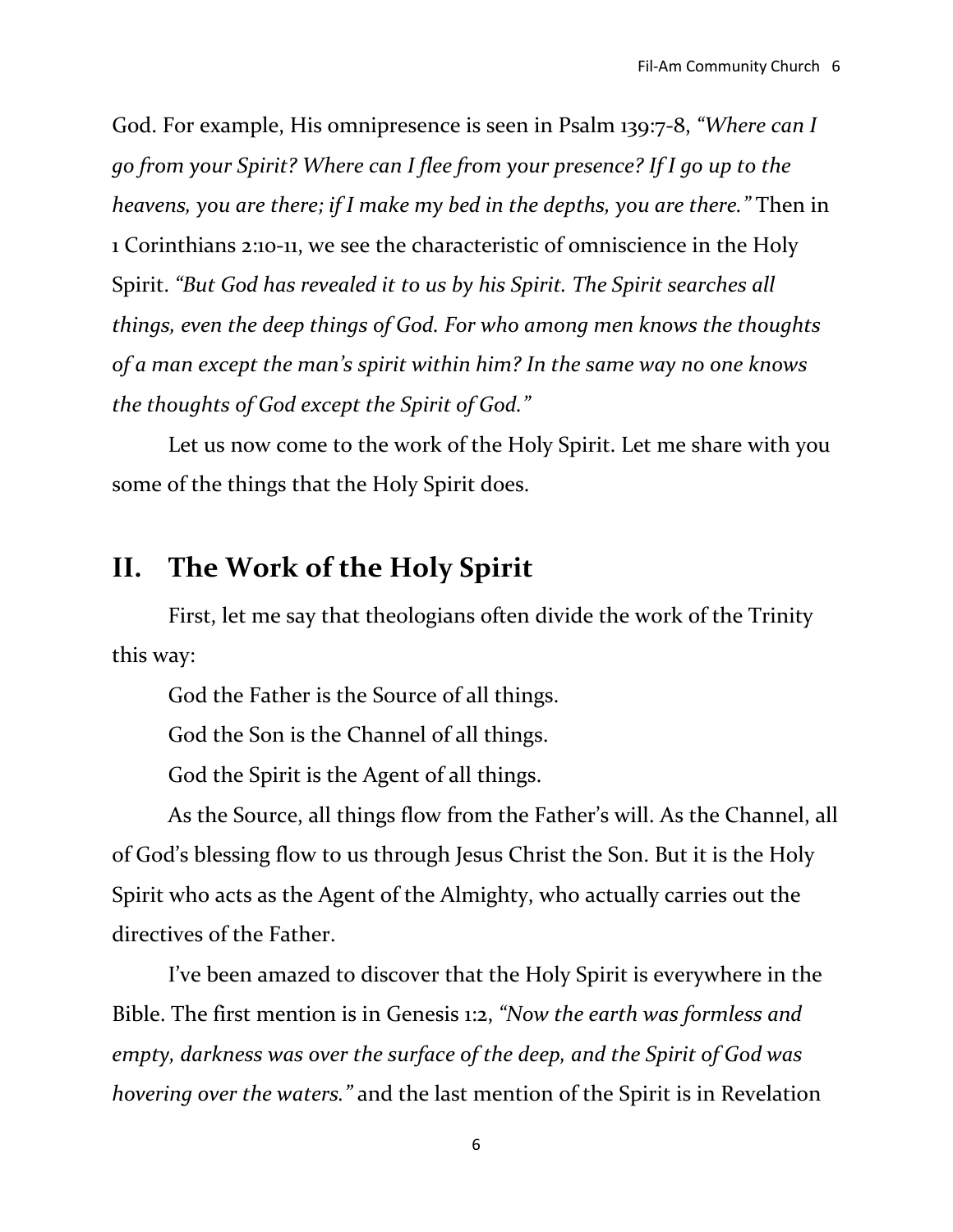[22:17,](http://biblia.com/bible/niv/Revelation%2022.17) *"The Spirit and the bride say, "Come!" And let him who hears say, "Come!" Whoever is thirsty, let him come; and whoever wishes, let him take the free gift of the water of life."* 

So, he's present at the moment of creation and he's there at the very end of the Bible. In the Old Testament you see the Holy Spirit coming with great power upon kings, priests, judges and military leaders. He is also the one who inspired the poets to sing and gave the prophets a message to proclaim. He is the cloud by day and the fiery pillar by night that led Israel through the wilderness. He was the spirit that lifted Ezekiel when the people were in captivity. He was also the one who enabled Zerubbabel to rebuild the temple.

When you come to the New Testament, you see him at work especially in the life of Christ. Our Lord was conceived by the Holy Spirit, who came upon him at his baptism, who led him into the wilderness, who filled him with power to work miracles, who bore witness that he was the Son of God until at a certain point, when Jesus was nearing the day of his death, he said something to his disciples. In John 14:16 he said, "*And I will ask the Father, and he will give you another Counselor to be with you forever"*. Jesus was referring to the Holy Spirit who he will send to the apostles after he died. Note he says that the Holy Spirit will be with them forever, meaning, He will never leave them. This was unlike before where the Holy Spirit came and went. This time, the Holy Spirit will be with them and in them. This happened on Pentecost when the Holy Spirit came down on the praying disciples in tongues of fire. And this applies to every believer in Christ. Of course, I'm sure if Jesus gave them a choice, they would vote hands-down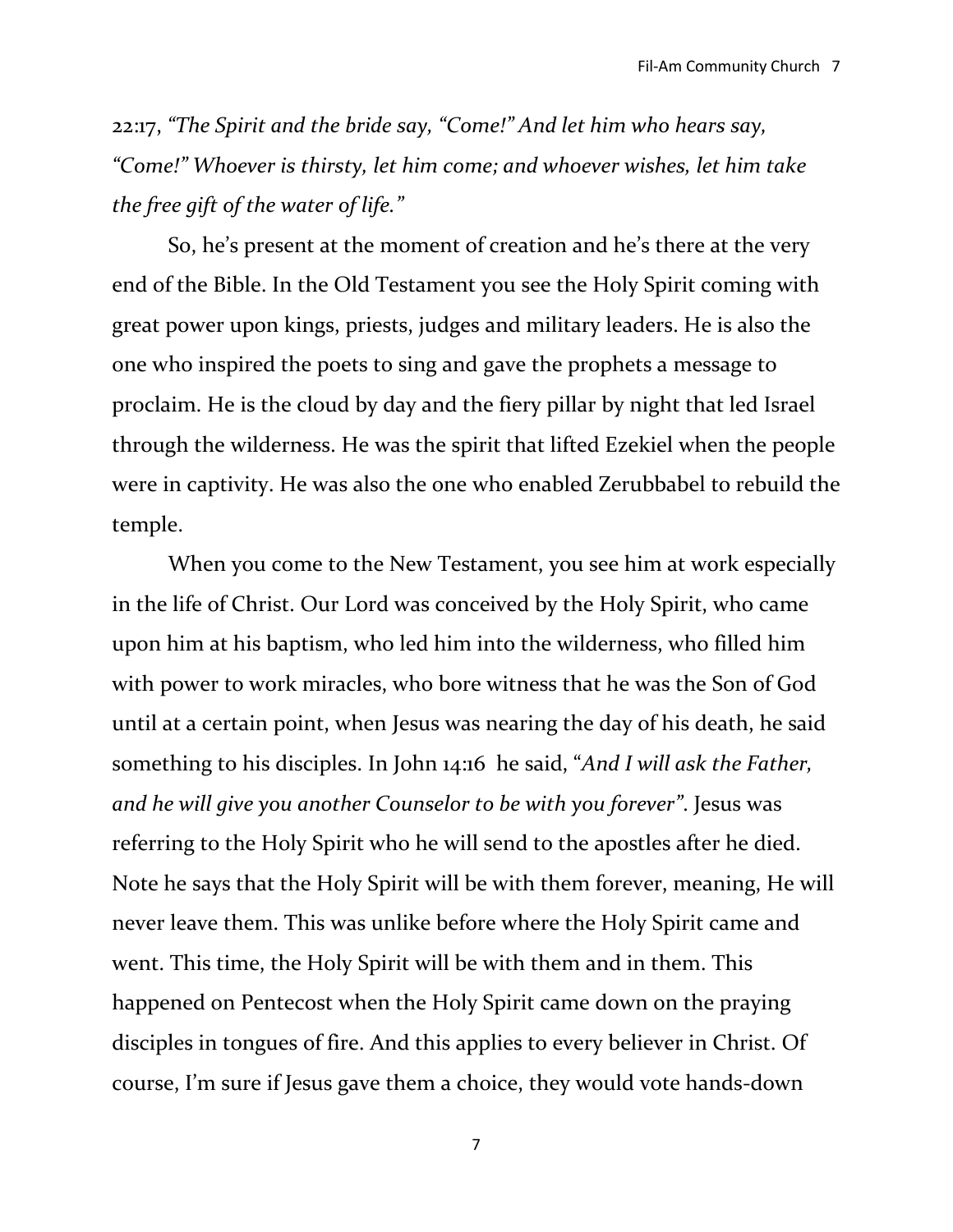that Jesus would stay with them, rather than leave them and go to heaven. But Jesus said it was better that he would go. *"But I tell you the truth: It is for your good that I am going away. Unless I go away, the Counselor will not come to you; but if I go, I will send him to you*." (John 16:7)

As a human being with flesh and blood on earth, Jesus could be with only one or maybe a few of them at a time. But the Holy Spirit, who he sent, would be with all of them all of the time.

So, what are some of the things that Holy Spirit does in the life of the believer and even among unbelievers?

First,

A. **He teaches** – Jesus says in John 14:26, *"But the Counselor, the Holy Spirit, whom the Father will send in my name, will teach you all things and will remind you of everything I have said to you."* Have you ever been in a situation wherein you were asked a question about the Bible and you blurted out an answer that surprised you? How in the world did I come up with that answer? That my friend was the Holy Spirit at work. Jesus promised that the Holy Spirit will teach you. All things.

I remember, I was in Frankfurt, Germany, having a serious religious back and forth with my uncle who was a member of a New Age religion. He was trying to convince me that Jesus was not God, that he was just a good teacher, a prophet at best. I remember my mind feeling like it was giving in. My uncle was a very articulate speaker, mind you. He is bright. And I prayed, "Lord, please protect my mind. And help me to introduce you to him". Suddenly, I felt like I was wearing a helmet, I felt like my mind was now being protected, and every word he said was just bouncing off the helmet.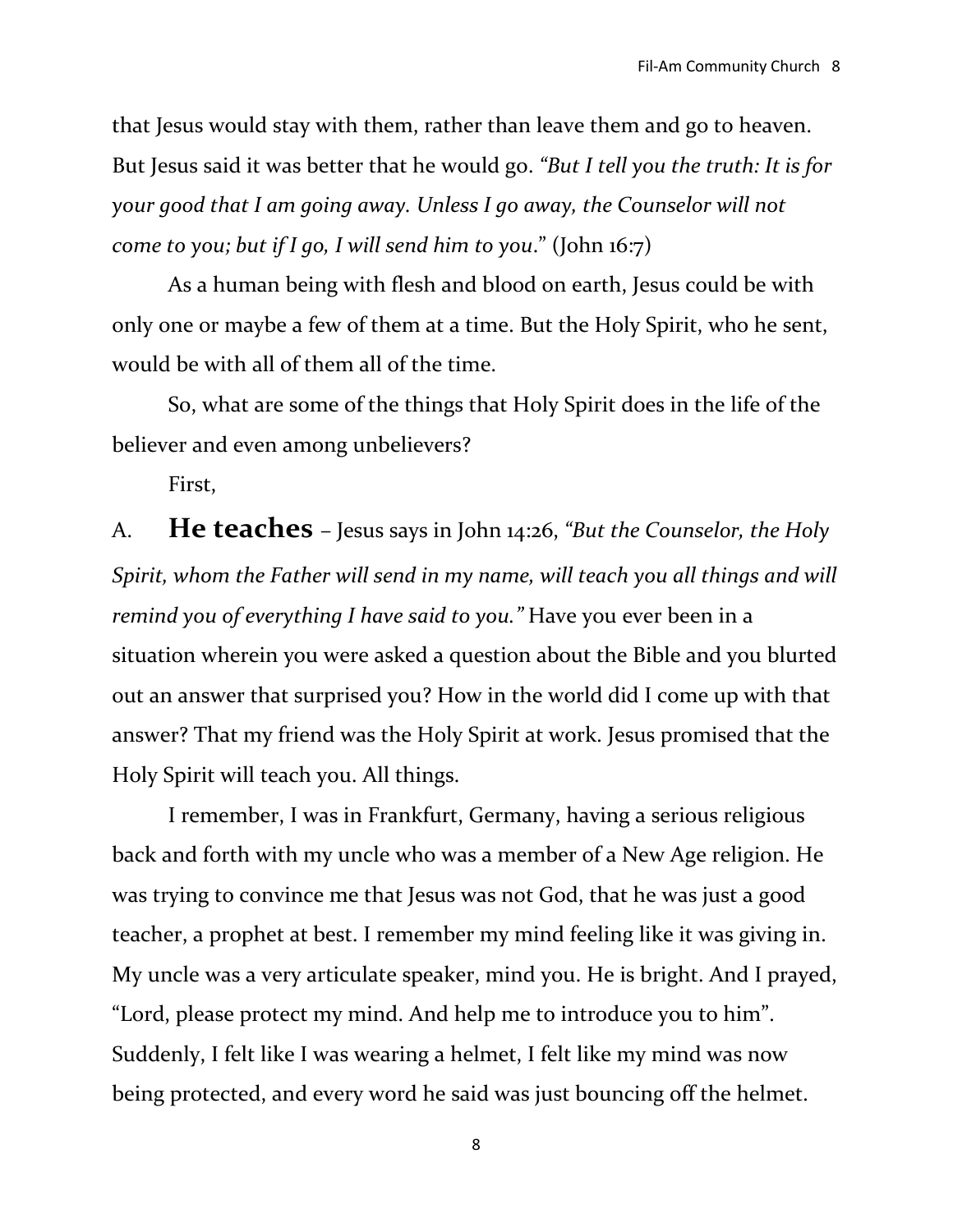Then, a passage in Scripture came to my mind. It was the time after the resurrection of Jesus when he showed himself to his disciples and Thomas, upon seeing the wounds on Jesus' hands said, "My Lord and my God". So, I said to my uncle, "Uncle George, why would Thomas say to Jesus "My Lord and my God" if he thought Jesus wasn't God? Then, my eloquent uncle suddenly became tongue-tied. He stuttered and stammered.

In the end, he just bade goodbye. He was in a hurry, looking confused. Folks, I had no doubt the Holy Spirit worked to remind me of what Jesus said in his word.

But not only this, it is also the Holy Spirit who helps us to understand certain difficult passages in the Bible.

B. **He intercedes** – there are times when we pray that our hearts are so heavy that we don't know what to say, the words don't come out so easily. The Holy Spirit helps us to pray. He intercedes for us. Romans 8:26 says, *"The Spirit helps us in our weakness. We do not know what we ought to pray for, but the Spirit himself intercedes for us with groans that words cannot express."* Even when we don't know how to pray, the Spirit prays the perfect will of God.

Let me tell you another story. I just arrived in Hawaii. It was the first day of my missionary training under YWAM. I went to my assigned room in the hostel, carrying my bags with me, and found another guy who was sharing the room with me. His name is Hiroo, a Japanese. We talked a little bit and then he left to go to the hall where all trainees are supposed to assemble for our welcome session. I put down my bags on my bed and I was about to leave, when suddenly I felt a heavy burden in my heart for this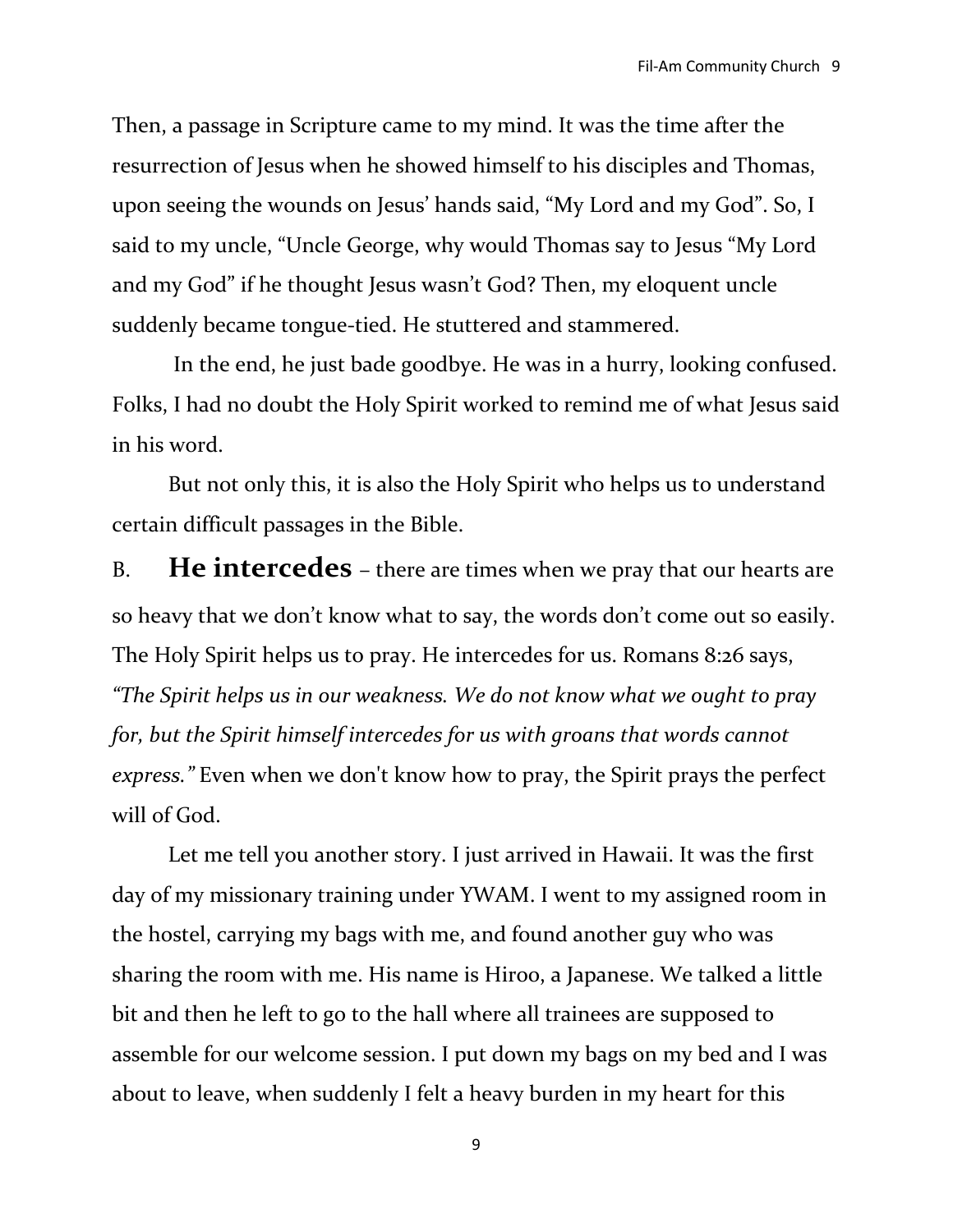Japanese guy who I just met. I didn't know why and I asked God why but God just impressed on me to pray for him. I had no choice because the burden was so heavy that I fell down on my knees and started praying. I just prayed for him in general terms and I was actually weeping as I prayed. There were moments when I was just mumbling because I didn't know what to pray for. I think I prayed for about thirty minutes for him.

Hiroo became a good friend of mine. We would eat together, take long walks together, played tennis together, but he alone gave me a massage. He was an expert Japanese masseur. God used him, in fact, to provide for me because he would sometimes buy me stuff that I couldn't afford.

And, you know, Japanese are quite rich, even though they're missionaries. All throughout this time, I continued to pray for him not exactly knowing what to pray for. And he didn't know about it.

Then, one afternoon, as I entered our room, I saw him lying on his bed, crying. I asked him why and he told me his story. He said that he was actually doing the YWAM training for the second time. The first time was in Tokyo. In Tokyo, during his training, he met and fell in love with another trainee. Now, one of the rules in the training, and they're very strict about it, is that no one could have any relationship with another trainee. This is to prevent distractions. Hiroo and this girl, however, had a relationship. When it was discovered, they were asked to break it off. They couldn't, however, and they were asked to leave.

Now, one year after, God led Hiroo to another training. And Hiroo said that he was actually having a hard time again. This time, not because of a girl, but because of the language barrier. Hiroo is not fluent in English and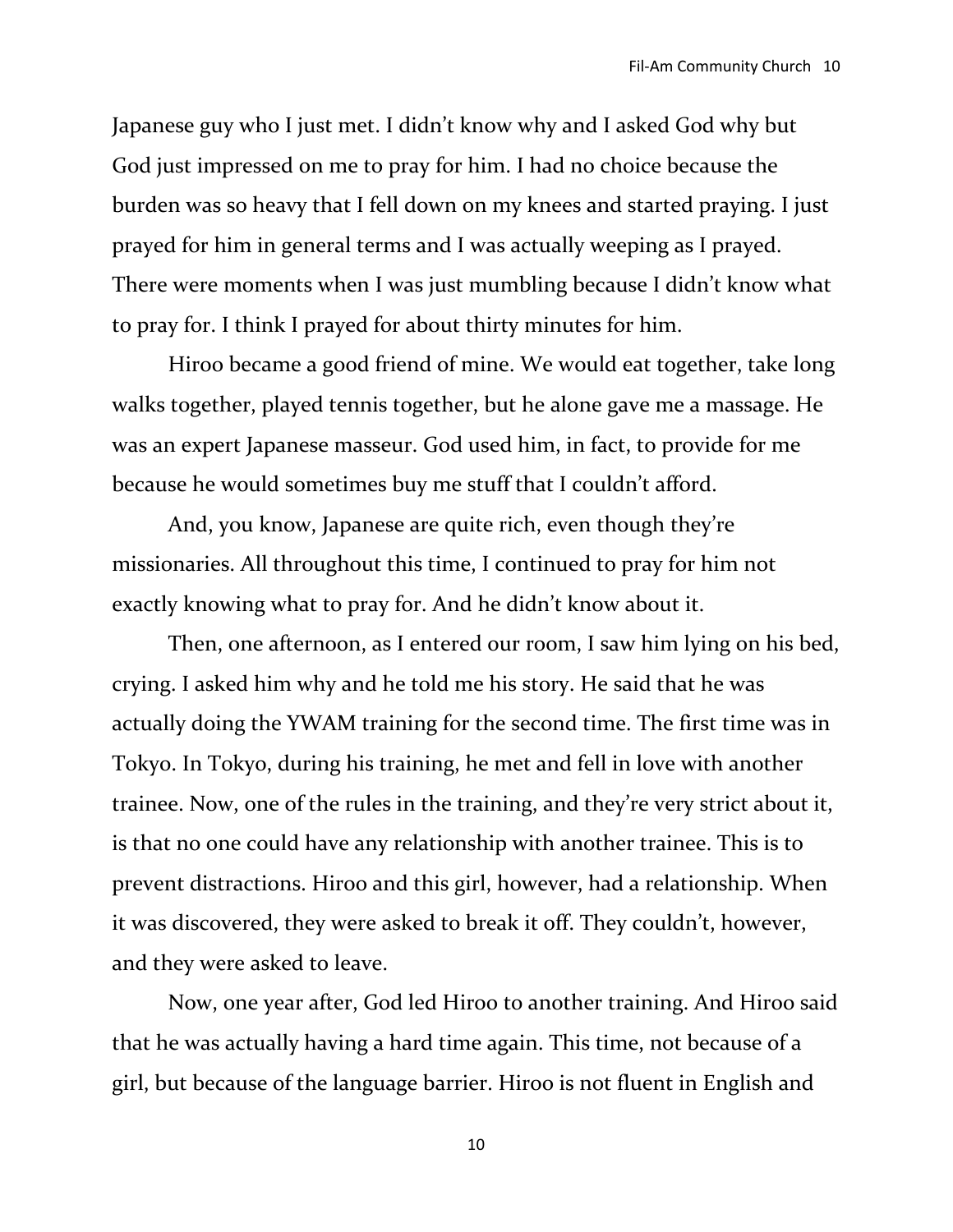he found the lessons difficult to learn. He said he needed a lot of prayers. That's when it hit me that that's the reason for my prayers for him. Because of this realization, I prayed for him with much more fervency and this time with focus.

Hiroo made it through the training. After our training I went to California while Hiroo stayed in Hawaii to further his training. He wrote me a letter to say that my friendship helped him to stay the course. I didn't tell him that I prayed for him almost everyday. I'm sure the Holy Spirit prompted me and interceded for me during those times.

C. **He convicts** – in John 16:8, Jesus says to his disciples, *"When he comes, he will convict the world of guilt in regard to sin and righteousness and judgment."* This passage about conviction applies to unbelievers. The next verse makes that clear, *"in regard to sin, because men do not believe in me"* (v. 9).

So, Jesus is talking about the Holy Spirit working in the hearts of unbelievers to convict them of their sin of rebellion against God. That if they continue in that state, a judgement is waiting for them. All of us who are now Christians, have experienced this convicting power of the Holy Spirit. For some, the conviction and conversion is dramatic and powerful because of the hardness of the heart. For some, it is quiet and almost unnoticeable because they have grown up in a Christian environment. In both instances, nevertheless, the Holy Spirit was at work to bring people to Christ.

One thing we must keep in mind is that the Holy Spirit is the one who convicts, not us. We cannot force people into the kingdom by scaring them or making them feel guilty or what-not.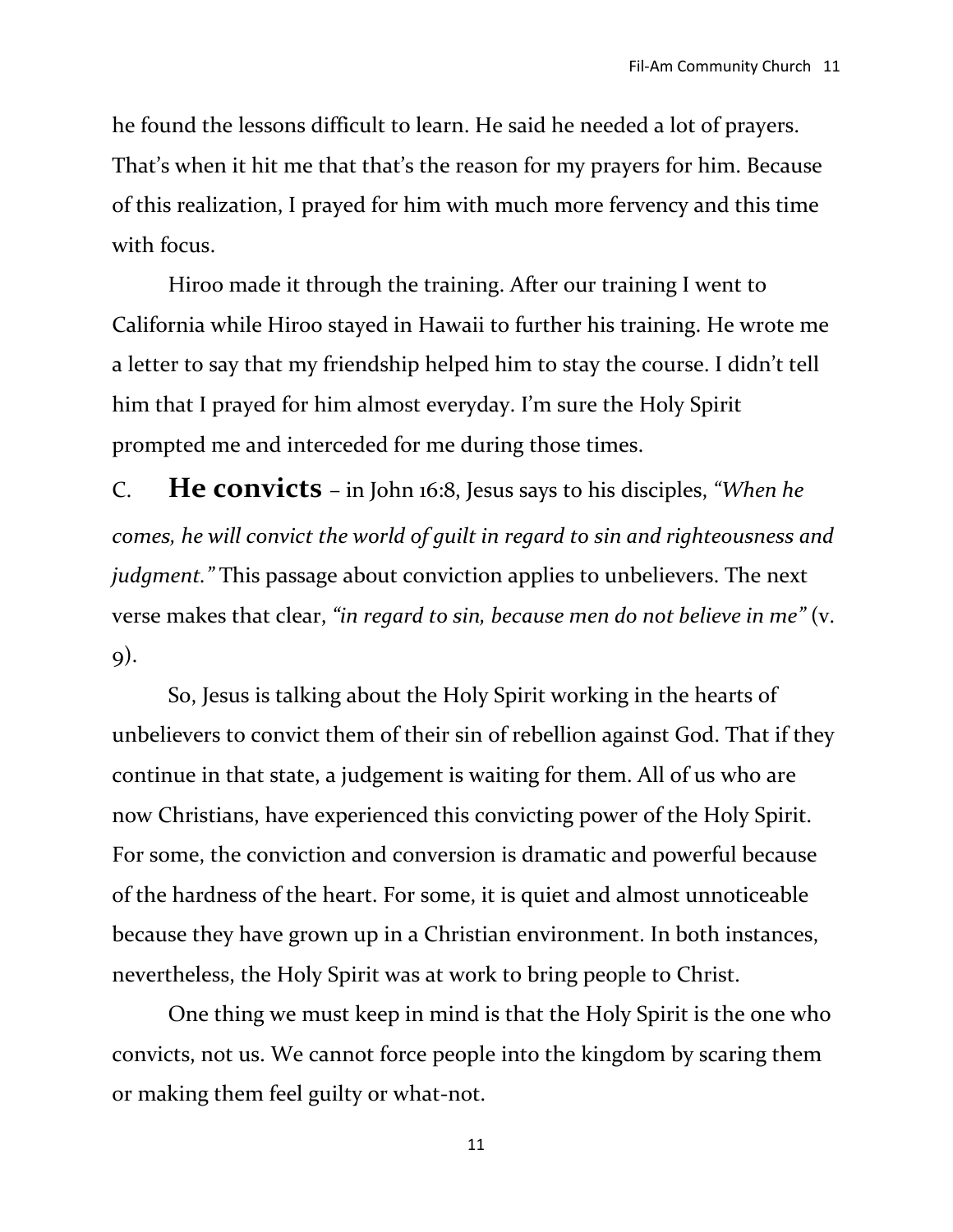# D. **He leads** – In Luke 4:1, we read, *"Jesus, full of the Holy Spirit, returned from the Jordan and was led by the Spirit in the desert."* The reason why Jesus was successful in his ministry was that he always followed the leading of the Holy Spirit. That is his job. He leads us by a still, small voice, by dreams, by impressions, by circumstances, by God's Word. He never leaves us alone to figure things out on our own. He is the voice that whispers behind our ear, "*This is the way; walk in it."* (Isaiah 30:21)

Note that we can only truly follow when we are full of the Holy Spirit, just as Jesus was. You see, when we are full of us, instead of the Holy Spirit, then who will we follow? Our own selves. We'll follow our own desires, own ambitions, own whims and caprices. That's a sure-fire formula for disaster. People are lost and have no direction in life because they don't know where they're going. Booze, fun, drugs, money, cannot bring anyone anywhere. Destruction, for sure. These are all temporary things. But when you follow the Holy Spirit, there is joy and peace and freedom. As 2 Cor. 3:17 says, *"Now the Lord is the Spirit, and where the Spirit of the Lord is, there is freedom."*

The apostle Paul encourages us in Eph. 5:18, "*Do not get drunk on wine, which leads to debauchery. Instead, be filled with the Spirit."* How do you get filled with the Spirit? The answer is in this verse. You see, there is a direct parallel drawn between being drunk with wine and being filled with the Spirit. The issue is influence or control. A person under the influence of wine experiences altered behavior. He may say or do things he would not ordinarily do. And, in general, we know that quiet people suddenly become so talkative after drinking wine.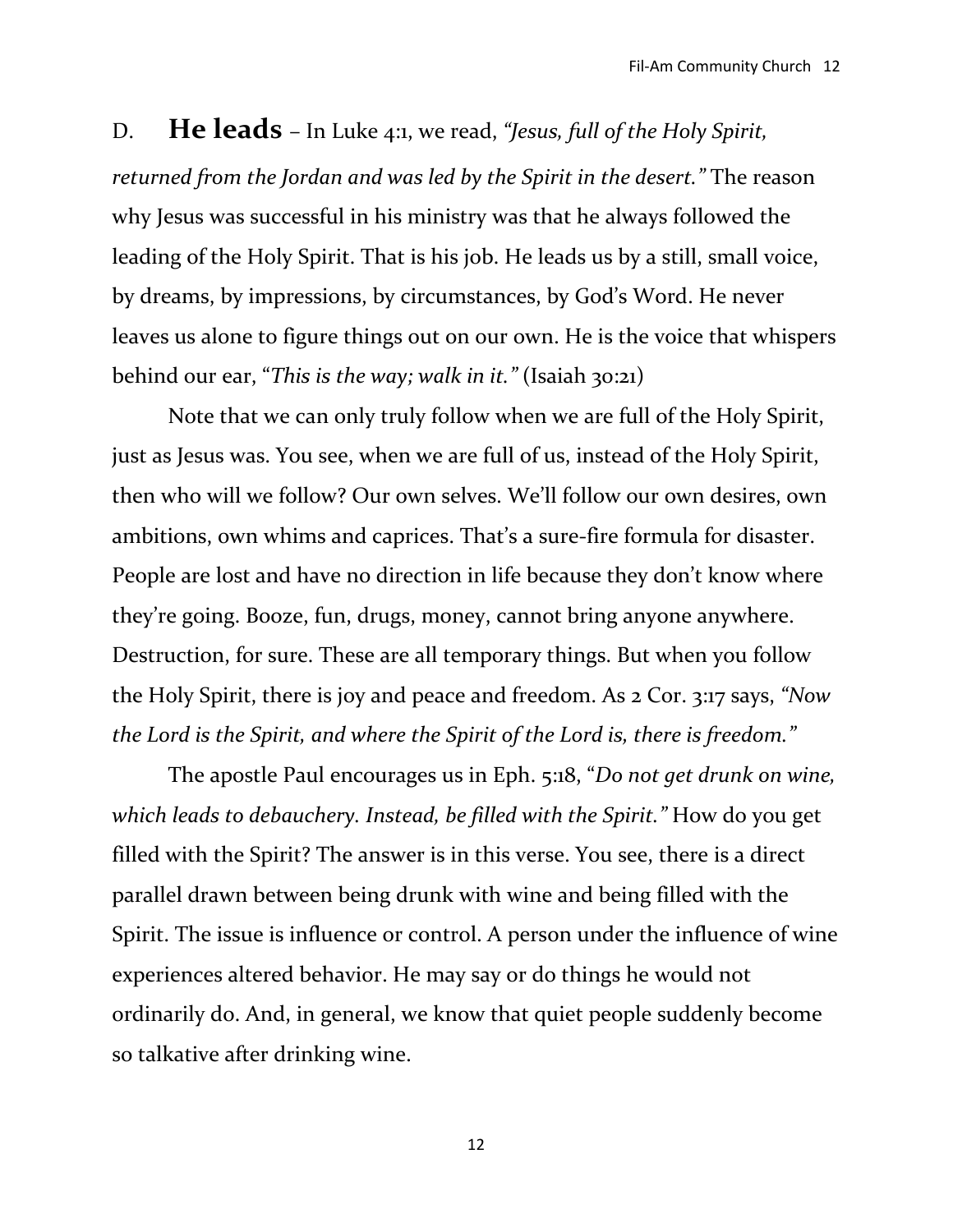Likewise, the filling of the Holy Spirit produces a change in behavior. In the Book of Acts, once timid disciples became flaming evangelists for Jesus Christ. Not only that, the disciples became loving, peaceful, and goodnatured citizens. Being filled with the Spirit, therefore, means continually choosing to live under the influence of the Holy Spirit. Being filled with the Holy Spirit doesn't mean I have more of the Spirit; it means the Spirit has more of me. When the Holy Spirit fills you, he will have the controlling interest in your life. It is "control by consent." And when that happens, it is easy to be led by the Spirit.

E. **He counsels** – one of the many titles of the Holy Spirit is Counselor. Jesus says to his disciples in John 14:16, *"And I will ask the Father, and he will give you another Counselor to be with you forever."* Jesus, of course, is the Wonderful Counselor according to Isaiah 9:6. Because he is leaving, he is sending the Holy Spirit to take his place as counselor. The Greek word used here is Parakletos which means comforter, advocate, helper. So, the Holy Spirit is someone who is always there for us in our time of need. We can rely on him when the going gets tough. You need strength to face the day, ask the Holy Spirit's help. You need wisdom to decide which course of action to take, ask the Holy Spirit's help. You need the words to say in witnessing to someone, ask the Holy Spirit's help. You need peace and joy in the midst of chaos in your life, ask the Holy Sprit's help. The Holy Spirit will never leave you nor forsake you because He is God.

F. **He gives** – here, we're talking about the gifts of the Holy Spirit which he gives to each believer. 1 Corinthians 12:7-11 says, *"Now to each one the manifestation of the Spirit is given for the common good. To one there is*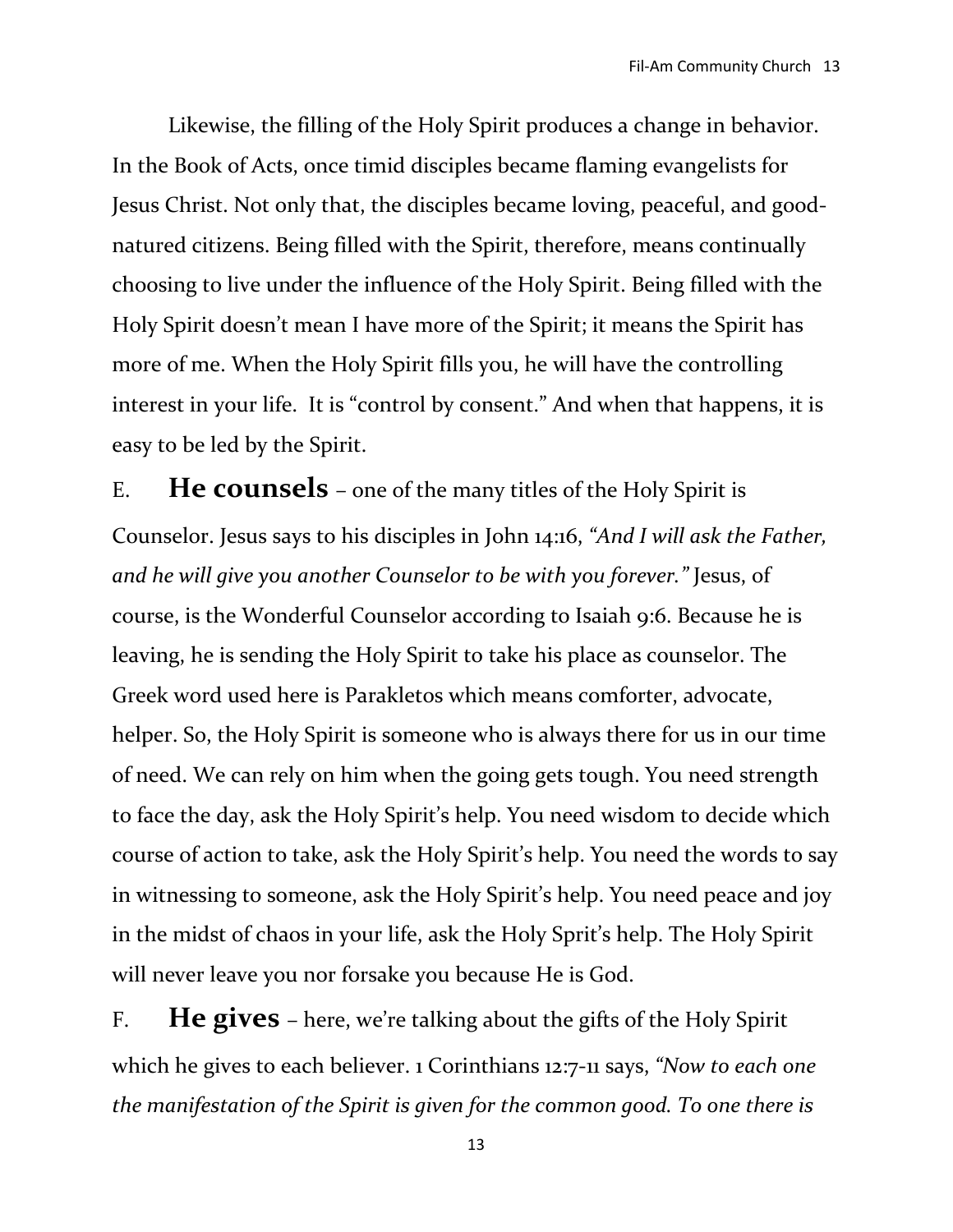*given through the Spirit the message of wisdom, to another the message of knowledge by means of the same Spirit, to another faith by the same Spirit, to another gifts of healing by that one Spirit, to another miraculous powers, to another prophecy, to another distinguishing between spirits, to another speaking in different kinds of tongues, and to still another the interpretation of tongues. All these are the work of one and the same Spirit, and he gives them to each one, just as he determines."*

Paul is saying that the gifts that the Spirit gives are to be used for the good of the whole church. He is saying that we are a team, we cannot operate alone. No Christian is a lone ranger. Later on, we're gonna watch the Super Bowl. Even if I invite you to a dinner at Blue Pearl Buffet tonight at 6:30 until 10, you will not come with me. But some of you are smart and will say, "I'll go with you, I have a DVR." Yet, I doubt that because watching live is better.

Anyway, these two teams, the Ravens and 49ers will do all their best to win the championship. Both teams are ready. They have prepared. And for them to face the challenges ahead, each player knows exactly the role they're gonna play tonight. One false move and they lose. The reason these two teams are in the Super Bowl is that all the players are playing their assigned roles. And whenever there's a need, they step up.

Folks, it is teamwork that will make us win. We're not here to make a name for ourselves, or make money because we need it actually. We're not here to showcase our talents or gifts. We're here to win people to Christ, Amen? That's why I'm really elated when I hear some people stepping up and allowing God to use them.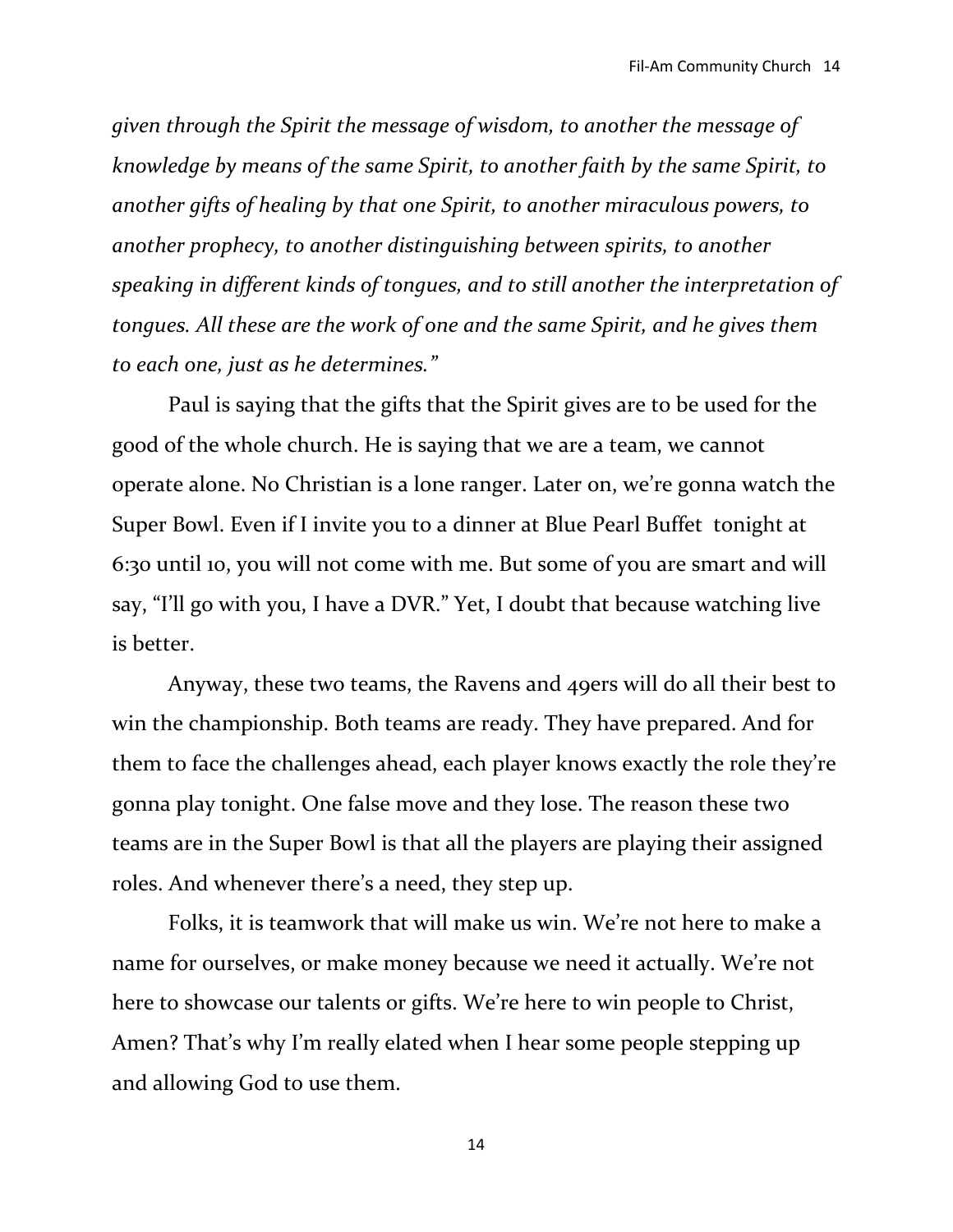They know their gifts and they want these gifts to be used for the kingdom. That's the way that we can grow. When all of us are pulling together to make a difference in people's lives.

Folks, the Holy Spirit is a person, he is God and he works on our behalf.

To conclude, let me tell you one last story.

Lonnie was a beautiful young woman, but she didn't know that about herself. She was raised in a Houston family, abused sexually by both her father and her brother. Lonnie was attractive to men, but ugly to herself. Lonnie married a man much more like than her father and brother than she ever dreamed. She loved him but was used by him. He, instead, fell in love with cocaine and himself. One day, he up and left her, taking all their money, cleaning out their bank accounts. She was left alone to raise two little children.

She tried to get a job. She did, but couldn't make much money by the time she had paid for child care. Someone told her that with a body and looks like hers, she could make a lot more money as a stripper. She interviewed for the job at a local club. She felt she had the word "shame" inscribed on her forehead. She needed the money and accepted the job. She put her kids to bed, drove her old car to the club, danced and, somewhat awkwardly, stripped. She wouldn't do this long. It was temporary because she needed the money. But she made big money. The few nights turned into weeks and the weeks into months. She hated herself, but not enough to stop — even when those men looked at her in the same way as her father, brother and former husband.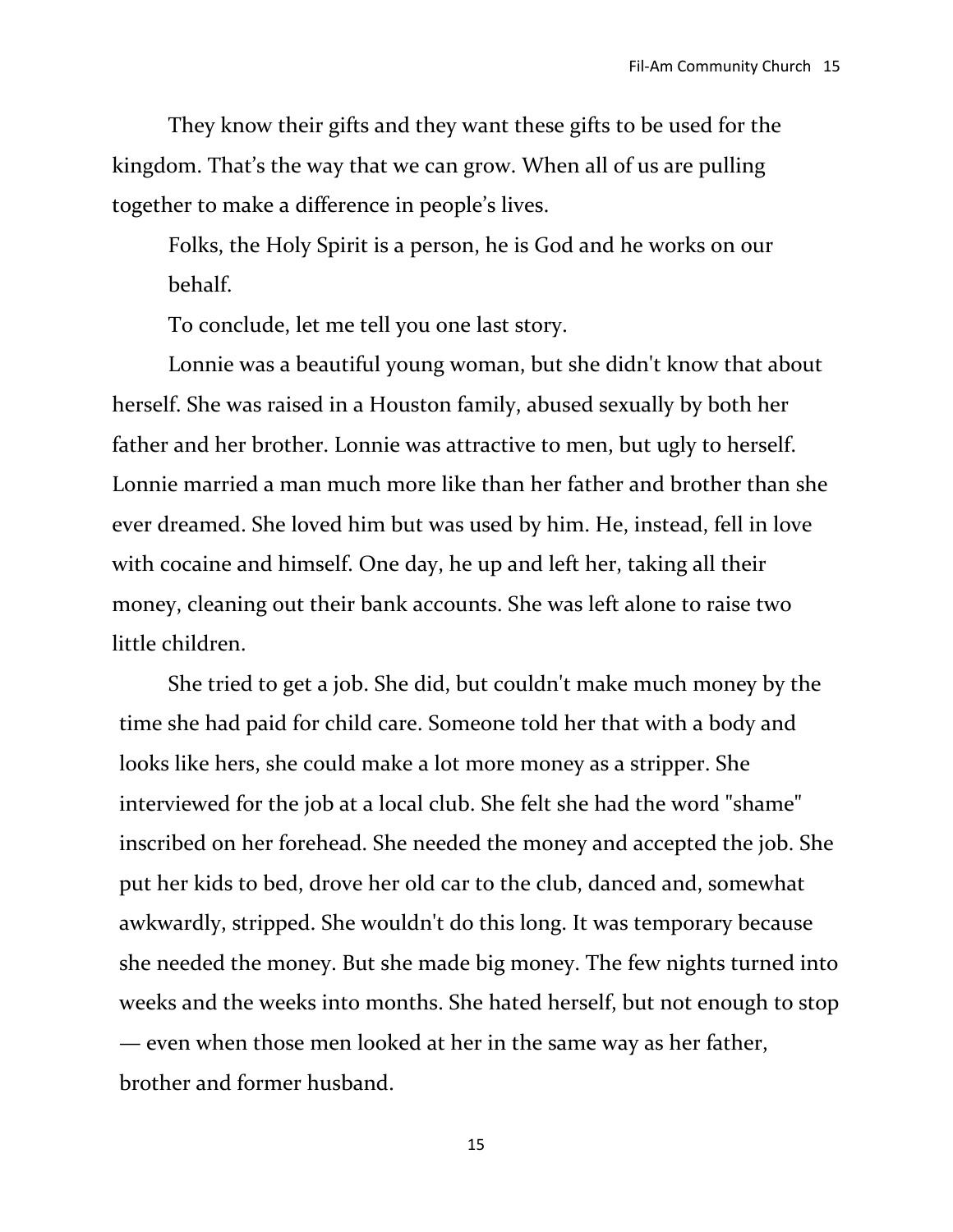One day her boss told her about a photo shoot for a magazine. It paid twice as much as she was making for just a few hours of her time. So she drove to Galveston to the address that was given. They hadn't told her it was a hotel. She pulled up in front of it. The name of the hotel, believe it or not, was "Heartbreak Hotel." Shame overcame her once again. Her head dropped. She cried out, "O God, help me!"

Lonnie got out of the car, walked toward the hotel entrance. She looked up and saw the strangest sight. Behind the sign, "Heartbreak Hotel," was a huge billboard sign which read in large, bold letters, "Jesus Christ can mend a broken heart."

Lonnie never went into that hotel. She turned around. She drove home. She never went back to the club. The next day she walked into the Memorial Drive Presbyterian Church in Houston, Texas. She talked with one of the associate pastors. She told him her story. She expected to be shamed by the pastor. Instead, he said, "Welcome home, Lonnie!"

And Jesus Christ began to mend Lonnie's broken heart.

At last report, Lonnie was still single. She was making less money than she did before. She was making it and supporting her children at a respectable job, claiming God's help to live one day at a time.

What happened to Lonnie? I'll tell you what happened to Lonnie! The Holy Spirit heard her prayer. The Holy Spirit caught her at her darkest moment. The Holy Spirit helped her look up at just the right second to see the Heartbreak Hotel sign framed by those ultimate words of hope, "Jesus Christ can mend a broken heart!" And as Lonnie was willing to face her need, the Holy Spirit was able to meet it and continues to meet it, revealing truth,